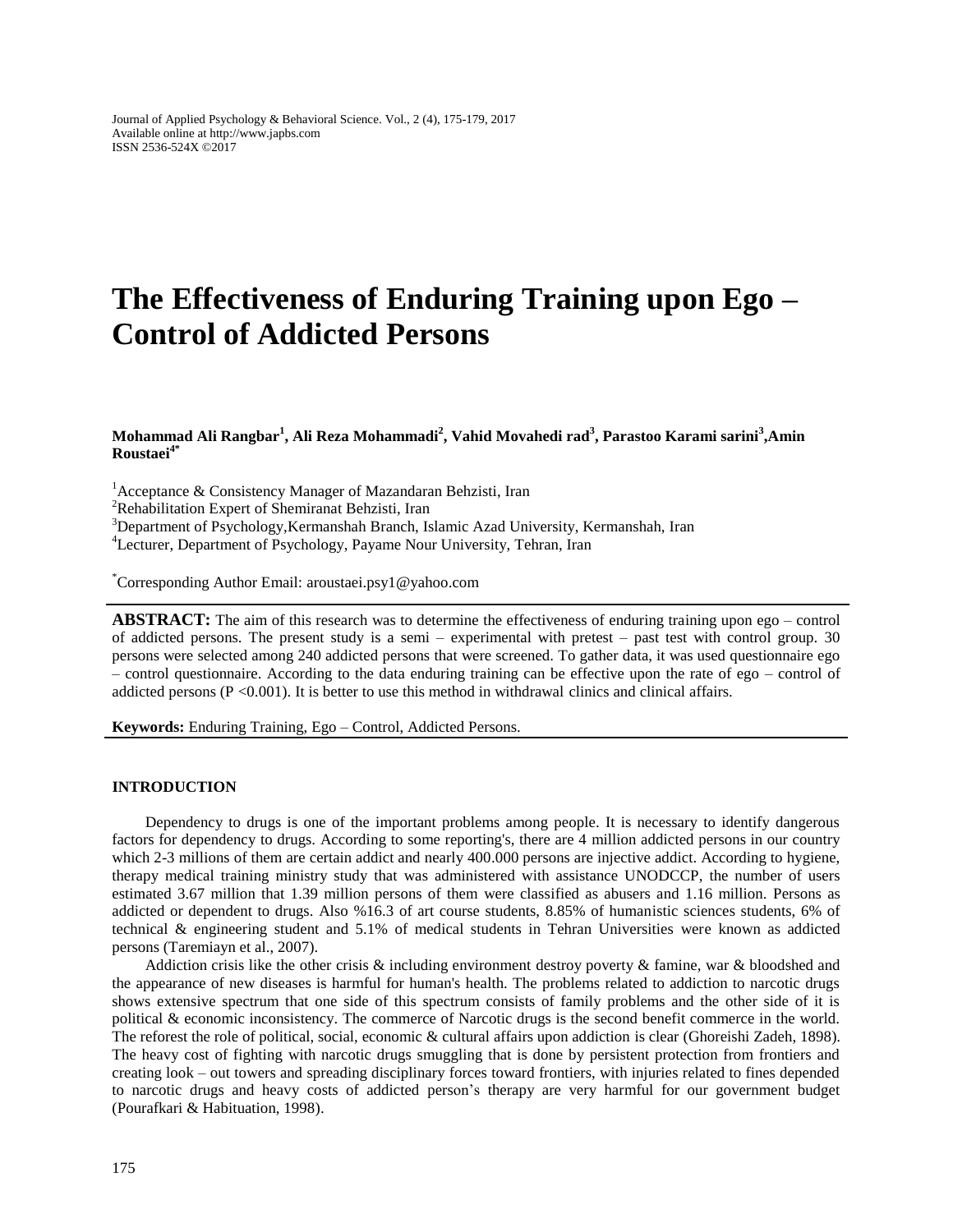J. App. Psy. Beh.Sci. Vol., 2 (4), 175-179, 2017

Ego – enduring has been conceptualized as one of the main constructs of personality to understand motivation, emotion and behavior (Werner & Smith, 1982). Ego – Enduring is known as "natural mechanism of human's self – reforming". Werner (1982) believes that ego – enduring is a potential factor for all persons. Enduring is the adjustment ability of control level on the basis of environmental circumstances (Letzring et al., 2005).

With securing human's primary needs, enduring appears. Enduring process can reform of adjust and or even disappear unpleasant effects (Friborg et al., 2006; Tugade & Fredrickson, 2004; Friborg et al., 2006). Unpleasant circumstances affect mental health of injured persons. Ego – Enduring can adjust stress levels and disability in unpleasant circumstances. Friborg et al showed in one study that enduring can be useful upon persons and behave in front of difficult circumstances in flexible.

However, enduring training can be effective upon many variables. According to the research, persons with low enduring are more vulnerable and have no boldness, encouragement motivation and basic strategies to change stressful circumstances, exaggerate about their problems and aren't satisfied from the existing circumstances, know themselves poor and don't show any attempt to solve stressful circumstances. They also behave inflexible and show fear toward their future and feel disability against their problems, however, persons with high enduring, have strong motivation to succeed and their self – reliance and self – believing is high (Maddi & Khoshaba, 2005).

Therefore, enduring can increase ego – control of addicted persons. The aim of this study to find the answer to this question "can enduring be effective upon ego – control upon addicted person?"

#### **Objectives**

The aim of this research is to determine the effectiveness of enduring training upon ego – control of addicted persons.

# **MATERIALS AND METHODS**

The present research is one semi – experimental study.

The research design is pretest – past test with control group.

The statistical population of this research was the all addicted persons inferring to mmt drug therapy center of sari Behzisti (240 persons). Ego- control questionnaire were administered among the population, then 30 persons were selected among persons with low score and were divided in two groups, each group 15 persons, randomly. Experimental group received enduring training and control group received no training. Experimental group received the training at 9 sessions. At the end of training period, past-test as administered upon both groups.

#### *(SRS) Ego – control scale*

Ego – control scale is one self – report scale including 30 items that evaluates the rate of emotional falconry and the ability of anger suppressing. Weinberger and Schwartz created this test in 1990 and it is known as one scale of Weinberger adjustment questionnaire. Ego – control scale consists of one total scale and four subscales. The subscale of this test that are similar and separate constructs include: suppressing anger, impulse control, others regarding and responsibility. Weinberger reported the correlation coefficient of this scale %91. The retest reliability has been reported %89 at 2 weeks (n = 49) and %76 at 7 months during (n = 337) (Weinberger & Schwartz,1990). The internal consistency of total test in the other research was %85 - %88 and the internal consistency of anger suppressing subscale %79 - %82, impulse control %66 - %69, others regarding %68 and responsibility %76 - %77 (Feldman & Weinberger,1994).

#### *The aims of the sessions*

Session 1: they become familiar with concepts, structure, stages, the method of program executing and duties.

Session 2: It was noticed to identify and control emotions (for example the level of happiness, feelings about self and the rate of confronting with problems). The relaxation training, gradual muscular relaxation and mental imaging exercises were executed.

Session 3: The methods of important unanimity level executed, philanthropy behavior, helping, acceptance, considering and consoling to each other were trained.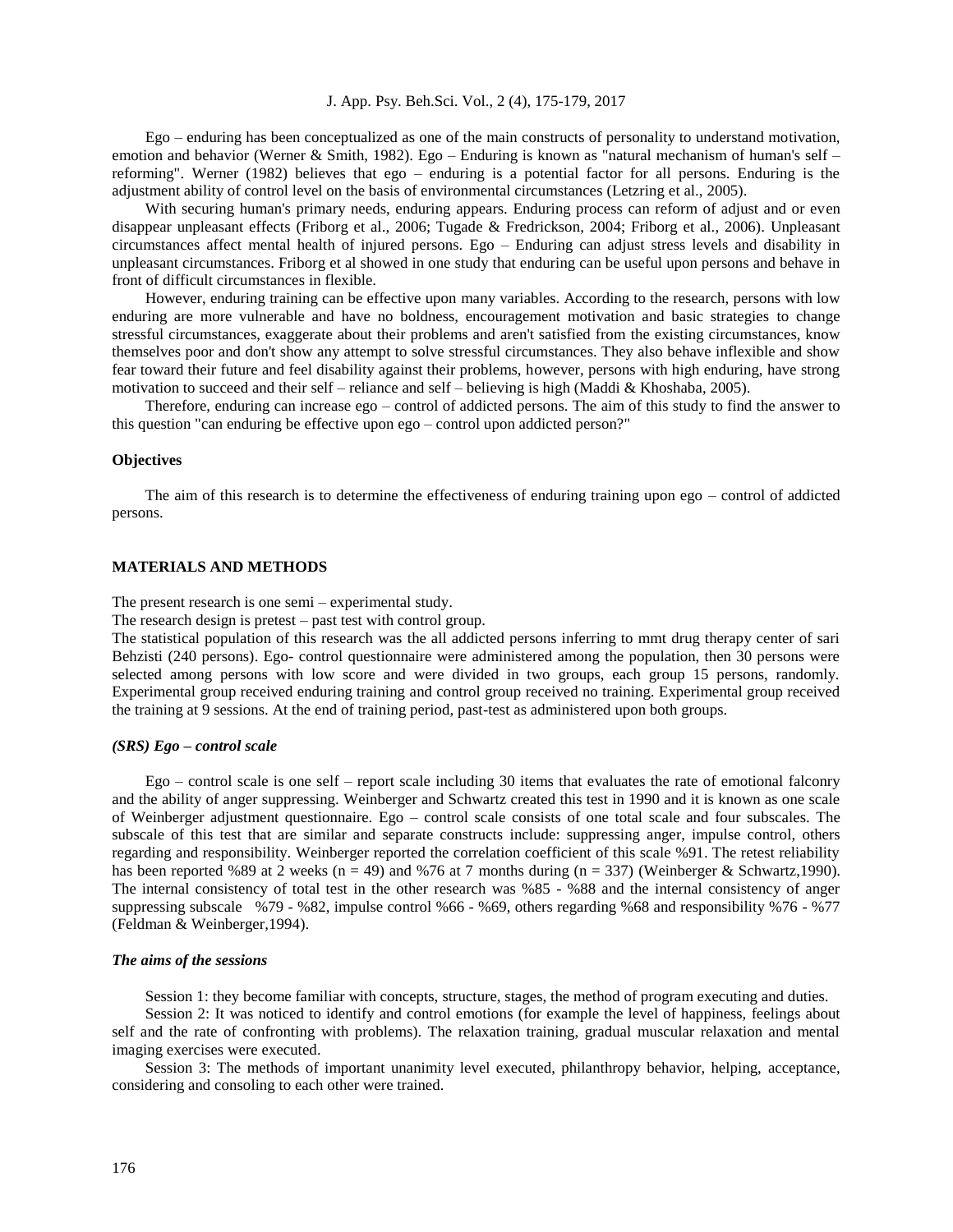J. App. Psy. Beh.Sci. Vol., 2 (4), 175-179, 2017

Session 4: They became familiar with ego – control and ego – end enduring words. Ego – control is an item that enables addicted persons to delay instant enjoyment. Ego – enduring is contributed to the person's ability for adjustment and flexibility. This technique was used to improve the level. For example it was used the challenge with coevals and group working.

Session 5: it was discussed about the ability of creating good communications and also veral & nonverbal effective communication.

Session 6: The good witty nature sense – group partnership to improve the level was trained.

Session 7: Self – identification sense (for example by work notes and group discussions), positive self – perception (for example gathering positive features) and self – efficiency were trained to increase ego – control.

Session 8: metacognition problem solving, the survey of negative thoughts cycle and having positive attitude were trained to increase their.

Session 9: the fixation of believers and religious or spiritual expectations and future aims were considered.

Session 10: The aim of this session was fixing the learned abilities during sessions and included the concrete of emotional, social and cognitional enduring for addicted persons. The past test was administered at this session.

## **RESULTS**



**Figure 1.** The mean of ego – control for enduring training group and control group.

| Table 1. Box test to survey matrix homogeneity. |  |  |  |  |  |  |
|-------------------------------------------------|--|--|--|--|--|--|
|-------------------------------------------------|--|--|--|--|--|--|

| $\sim$ | u |                 |   |
|--------|---|-----------------|---|
| %      |   | .<br>$\sim$ $-$ | . |

As it is clear from Box test and not being significant sig = %8, F (3.141121) = 2.3, variance – covariance matrixes are home generous. The equality assumption survey of variances error has been reported at table 3.

| -<br>. |               | . . | - 41                     |               |
|--------|---------------|-----|--------------------------|---------------|
| $\sim$ | ---<br>$\sim$ |     | $\overline{\phantom{a}}$ | $\sim$ $\sim$ |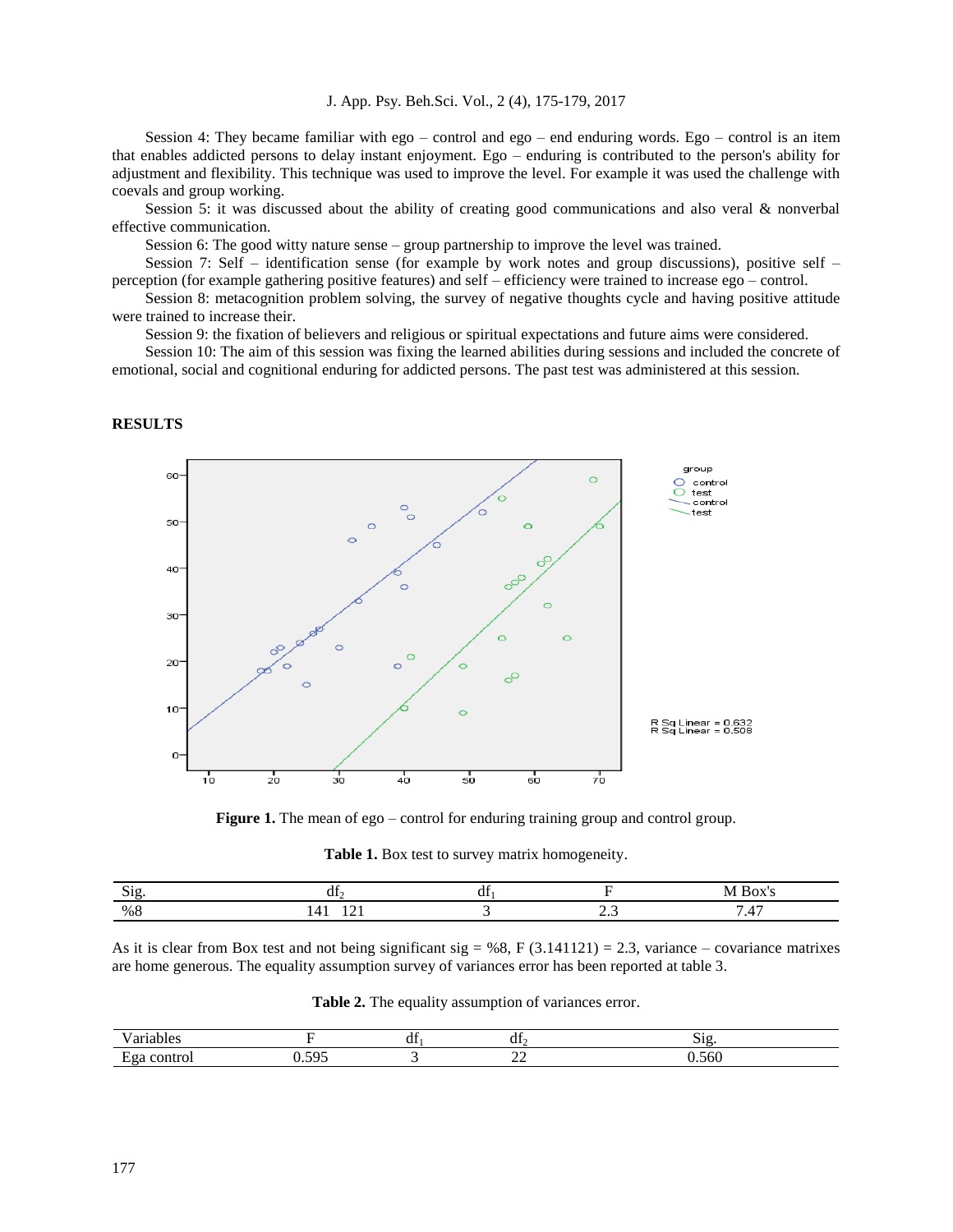#### J. App. Psy. Beh.Sci. Vol., 2 (4), 175-179, 2017

At this survey the significance level of dependent variables ego – control is more than %5, therefore the data confirm the equality assumption of variance error.

**Table 3.** The mean & standard deviation scores of pretest & past test for experimental & control groups.

| Variables               | Experimental group |       |  |  |  |
|-------------------------|--------------------|-------|--|--|--|
|                         | Mean (             | SD(s) |  |  |  |
| $Ego$ – control pretest | 33.057             | 0.870 |  |  |  |

#### Table 4. The adjusted mean & standard deviation

|                         |                                  | Control Group |                     | Experimental |  |  |
|-------------------------|----------------------------------|---------------|---------------------|--------------|--|--|
| Variables               | Mean (<br>$\boldsymbol{\Lambda}$ | SD(s)         | Mean (<br>$\Lambda$ | SD           |  |  |
| $Ego$ – control pretest | 23.897                           | .242          | 42.216              | . 219        |  |  |

**Research Hypothesis:** Enduring training is effective upon ego – control of addicted persons.

**Table 5.** Covariance statistical analysis of experimental and control groups upon the rate of ego – control.

| Diffraction source             | UΩ<br>ນມ     | $\cdot$<br>df      | MS      |                                     | Sig   |
|--------------------------------|--------------|--------------------|---------|-------------------------------------|-------|
| $EQO -$<br>variable<br>control | 24J<br>7.410 |                    | 7.Z L U | $1^{\circ}$<br>10<br>$\overline{1}$ | 0.000 |
| $\blacksquare$<br>error        | 557<br>50F   | $\sim$ $\sim$<br>∼ | 21.687  |                                     |       |

According to the results of table 5, the calculated  $F(P=0.0001)$ ,  $F(1,27)= 112.19$ , the significance level is low than  $P=0.005$ , therefore the calculated F is significant statistically. We can conclude that enduring is effective upon ego – control. With regarding to being significant of means difference, we can state with 99% assurance that the research hypothesis is confirmed "enduring training is effective upon ego – control of addicted persons.

#### **CONCLUSION**

Research Hypothesis: Enduring training is effective upon ego – control of addicted persons.

According to being significant of the means difference, we can state with 99% assurance that the research hypothesis is accepted "enduring training is effective upon ego – control for addicted persons".

Enduring is active & constructive participation in self environment.

Enduring is person's ability in creating biological – mental equilibrium in dangerous situations. Researchers believe that enduring is a kind of self – amendment with positive emotional, affective and cognitive conclusions (Masten, 2001). Persons with having sensitivity toward punishment, show anxiety and depression more and against, persons with having sensitivity toward reward may show the behavioral disorders such as delinquency and hyperactive – attention deficiency. This finding is congruent with the results of Demos (1989).According to Garee (Argyle, 2001), persons with high ego – control sensitivity experience more anxiety than the other persons. The very high sensitivity of behavioral ego – control system may result to anxiety or depression disorder. The high activity of behavioral activating system may result to the increase of criminal behaviors.

Garee (Argyle, 2001) stated that emotions are the reflectors of acquired predictions for good conclusions (happiness & hope) or favorite conclusions (anxiety & disappointment). He introduced one personality & motivation system based on neuropsychological with the name of behavioral activating system (BAS) and behavioral inhibition system (BIS). BAS is the neurophysiological base of impulsiveness and BAS is the neurophysiological base of anxiety. We can state that BAS is related to positive emotions and BIS with negative emotions. There are a lot of differences in responding these two systems to the related stimulus that are the reasons brain reactions to different kinds of mental pathology.

The sex variable has been controlled in this research. Therefore the generalization of these findings to females needs to separate intervention. The rate of the effectiveness this method isn't clear according to the using narcotic drug. Since the origin of the a lot of behavioral disorders for young people is related to the deficiency of abilities and skills, therefore, we propose that skills training, especially mentioned two skills is known as training necessity.